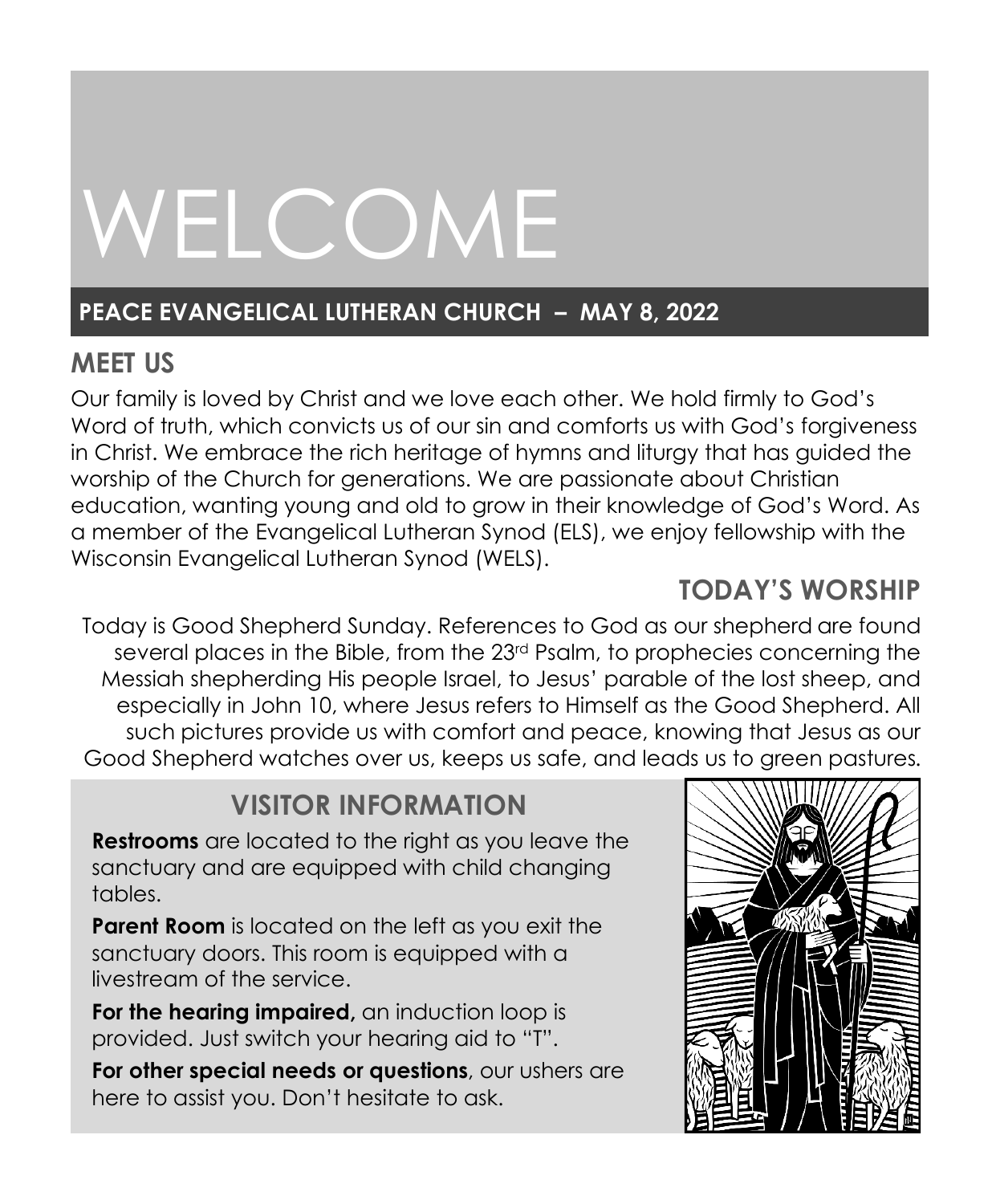# DIVINE SERVICE RITE 1 PAGE 41

### **WE COME BEFORE THE LORD**

**10:30 - PRELUDE ENSEMBLE** Glorious Things of Thee are Spoken | Haydn

#### **OPENING PRAYER**

O Lord, our Maker, Redeemer, and Comforter, we are assembled in Your presence to hear your holy Word. We pray You to open our hearts by Your Holy Spirit, that through the preaching of Your Word we may be taught to repent of our sins, to believe on Jesus in life and death, and to grow day by day in grace and holiness. Hear us for Christ's sake. Amen.

**HYMN HYMN** Now May He Who from the Dead │ ELH 19

### **CONFESSION OF SIN**

Almighty God, our Maker and Redeemer, we poor sinners confess unto You that we are by nature sinful and unclean, and that we have sinned against You by thought, word and deed. Therefore we flee for refuge to Your infinite mercy, seeking and imploring Your grace, for the sake of our Lord Jesus Christ.

**O most merciful God, You have given Your only-begotten Son to die for us: have mercy upon us, and for His sake grant us remission of all our sins; and by Your Holy Spirit increase in us a true knowledge of You, and of Your will, and true obedience to Your Word, to the end that by Your grace we may come to everlasting life; through Jesus Christ, our Lord. Amen.**



**KYRIE ELEISON** (Lord, have mercy)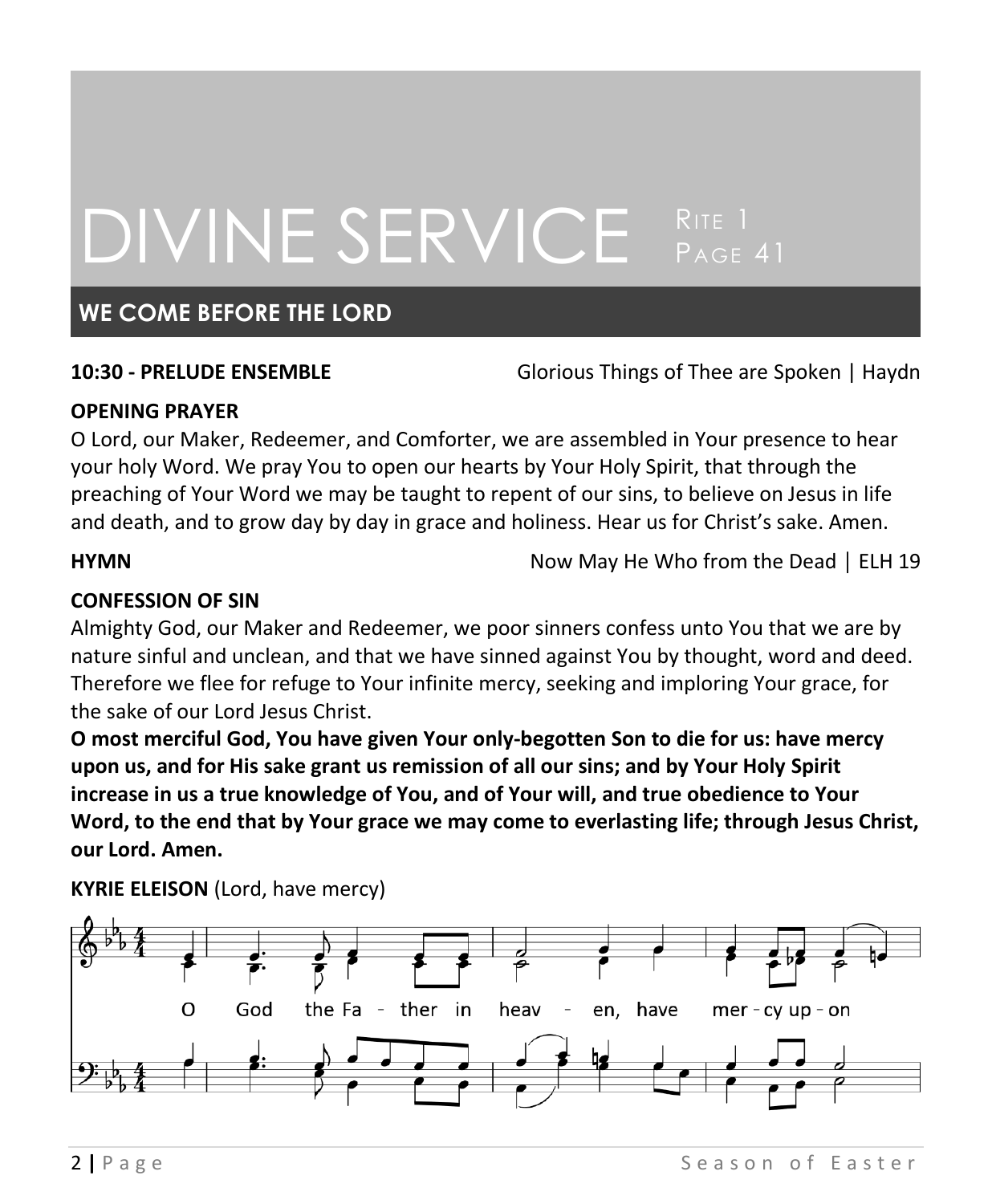

#### **ABSOLUTION**

Hear the holy and comforting Word of our Lord: Come unto me, all you who labor and are heavy laden, and I will give you rest. For God so loved the world that He gave His onlybegotten Son, that whoever believes in Him should not perish but have everlasting life. Lift up your hearts! By the authority of God and of my holy office I forgive you all your sins, in the name of the Father and of the Son and of the Holy Spirit. Amen.

**SALUTATION**

The Lord be with you.



**GLORIA HYMN** This Is the Feast | ELH 359:1-4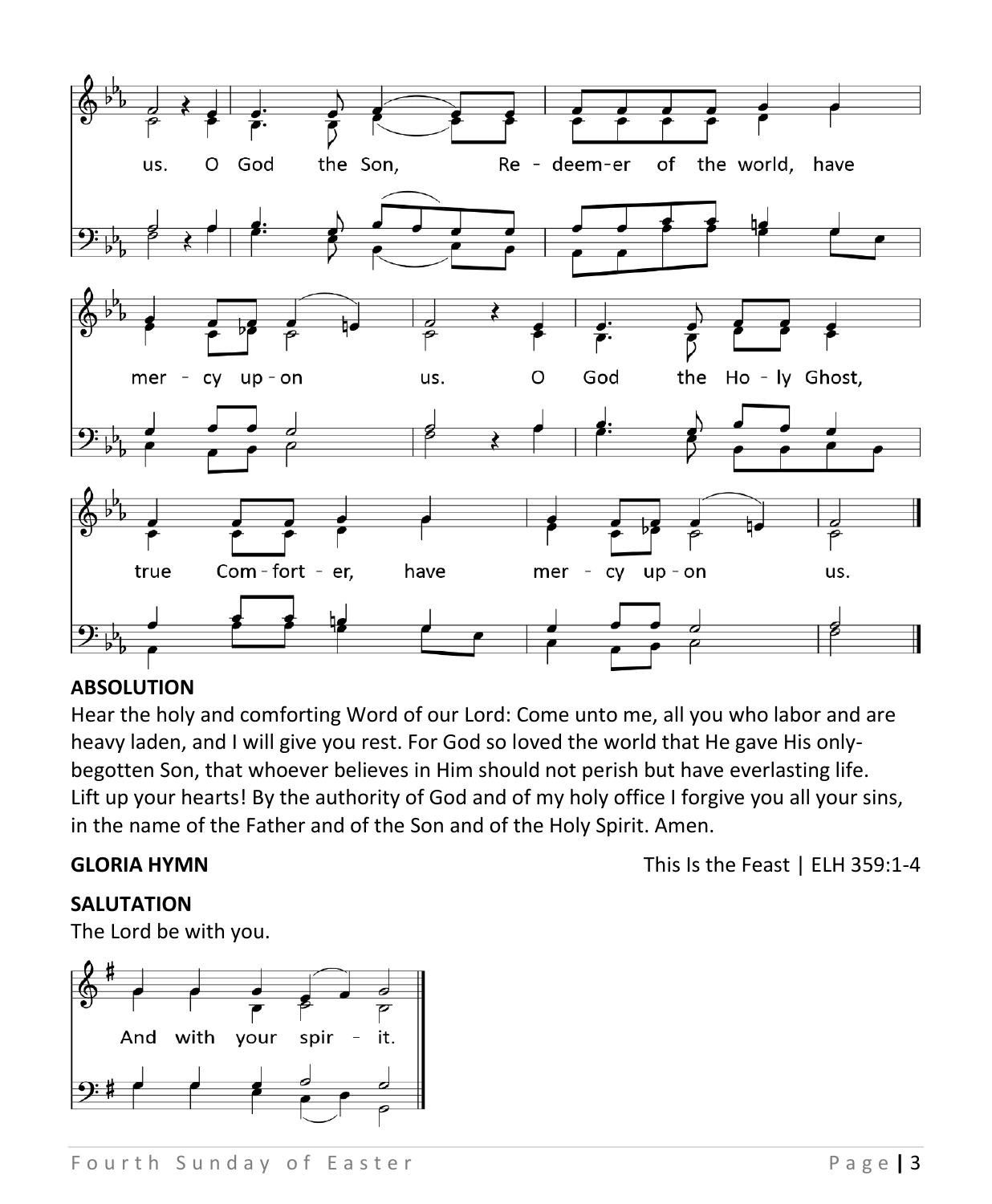### **PRAYER**

O Lord Jesus Christ, You are the Good Shepherd who laid down Your life for the sheep. Lead us now to the still waters of Your life-giving Word that we may abide in Your Father's house forevermore; for You live and reign with the Father and the Holy Spirit, one God, now and forever.



### **WE HEAR GOD'S WORD Evangelical Heritage Version © 2019**

**FIRST READING** Paul testifies to the resurrection | Acts 13:15, 16a, 26-39

<sup>15</sup>After the reading of the Law and the Prophets, the leaders of the synagogue sent a message to them, saying, "Gentlemen, brothers, if you have a word of encouragement for the people, say it." <sup>16</sup>Then Paul stood up, motioned with his hand, and said,... <sup>26</sup> "Gentlemen, brothers, sons of Abraham's family, and those among you who fear God, this message of salvation has been sent to you. <sup>27</sup>The people of Jerusalem and their rulers did not recognize him, and by condemning him they fulfilled the statements of the prophets that are read every Sabbath. <sup>28</sup>Though they found no grounds for a death sentence, they asked Pilate to have him executed. <sup>29</sup>When they carried out everything that was written about him, they took him down from the cross and laid him in a tomb. <sup>30</sup>But God raised him from the dead,  $31$ and for many days he was seen by those who had come up with him from Galilee to Jerusalem. These same individuals are now his witnesses to the people.  $32^{\circ}$  We are preaching to you the good news about the promise that was made to our fathers. <sup>33</sup>God has fulfilled this promise for us, their children, by raising up Jesus. As it is also written in the second Psalm: You are my Son. Today I have begotten you. <sup>34</sup> That God would raise him from the dead never again to be subject to decay, God said in this way: I will give you the holy and sure blessings promised to David. <sup>35</sup> Therefore he also says in another place: You will not let your Holy One see decay. <sup>36</sup>"For David, after he had served God's purpose in his own generation, fell asleep, was laid to rest with his fathers, and saw decay.  $37$ But the One God raised did not see decay. <sup>38</sup> "So, gentlemen, brothers, let it be known to you that through this Jesus forgiveness of sins is being proclaimed to you, also forgiveness from everything from which you could not be justified through the law of Moses.  $39$ In this Jesus, everyone who believes is justified.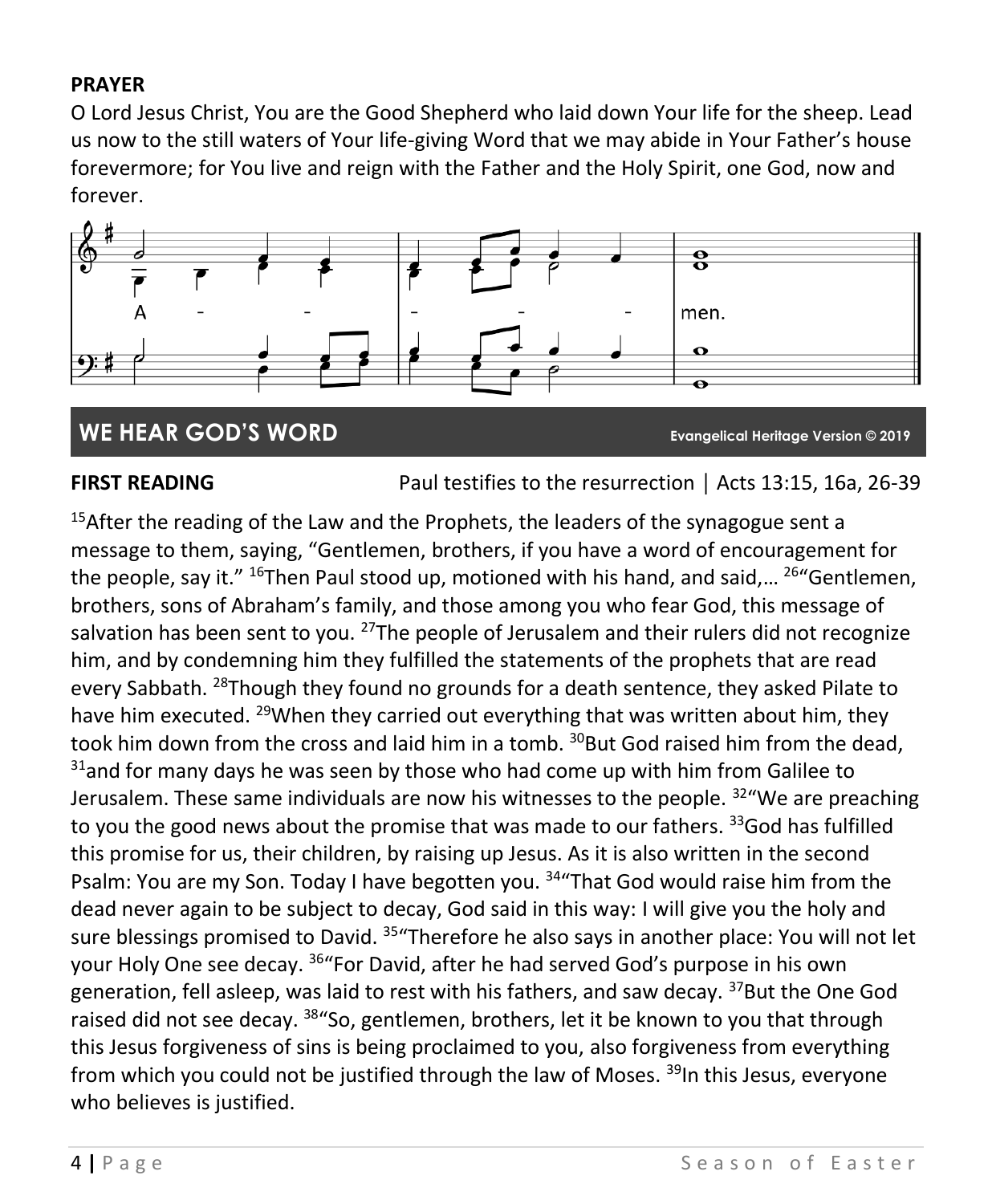$9$ After these things I looked, and there was a great multitude that no one could count, from every nation, tribe, people, and language, standing in front of the throne and of the Lamb, clothed with white robes, and with palm branches in their hands.  $10$ They called out with a loud voice and said: Salvation comes from our God, who sits on the throne, and from the Lamb.  $11$ All the angels stood around the throne, the elders, and the four living creatures. They fell on their faces before the throne and worshipped God,  $^{12}$ saying: Amen. Blessing and glory and wisdom and thanks and honor and power and might belong to our God forever and ever. Amen. <sup>13</sup>One of the elders spoke to me and said, "These people dressed in white robes, who are they and where did they come from?" And I answered him, "Sir, you know."  $14$ And he said to me: These are the ones who are coming out of the great tribulation. They have washed their robes and made them white in the blood of the Lamb. <sup>15</sup>Because of this they are in front of the throne of God, and they serve him day and night in his temple. He who sits on the throne will spread his tent over them. <sup>16</sup>They will never be hungry or thirsty ever again. The sun will never beat upon them, nor will any scorching heat,  $^{17}$  for the Lamb at the center of the throne will be their shepherd. He will lead them to springs of living water. And God will wipe away every tear from their eyes.

**GOSPEL READING** I and the Father are one │ John 10:22-30

<sup>22</sup>Then the Festival of Dedication took place in Jerusalem. It was winter,  $23$  and Jesus was walking in the temple area in Solomon's Colonnade. <sup>24</sup>So the Jews gathered around Jesus, asking, "How long will you keep us in suspense? If you are the Christ, tell us plainly." <sup>25</sup> Jesus answered them, "I did tell you, but you do not believe. The works I am doing in my Father's name testify about me. <sup>26</sup>But you do not believe, because you are not my sheep, as I said to you. <sup>27</sup>My sheep hear my voice. I know them, and they follow me. <sup>28</sup>I give them eternal life, and they will never perish. No one will snatch them out of my hand. <sup>29</sup>My Father, who has given them to me, is greater than all. No one can snatch them out of my Father's hand. <sup>30</sup>I and the Father are one."

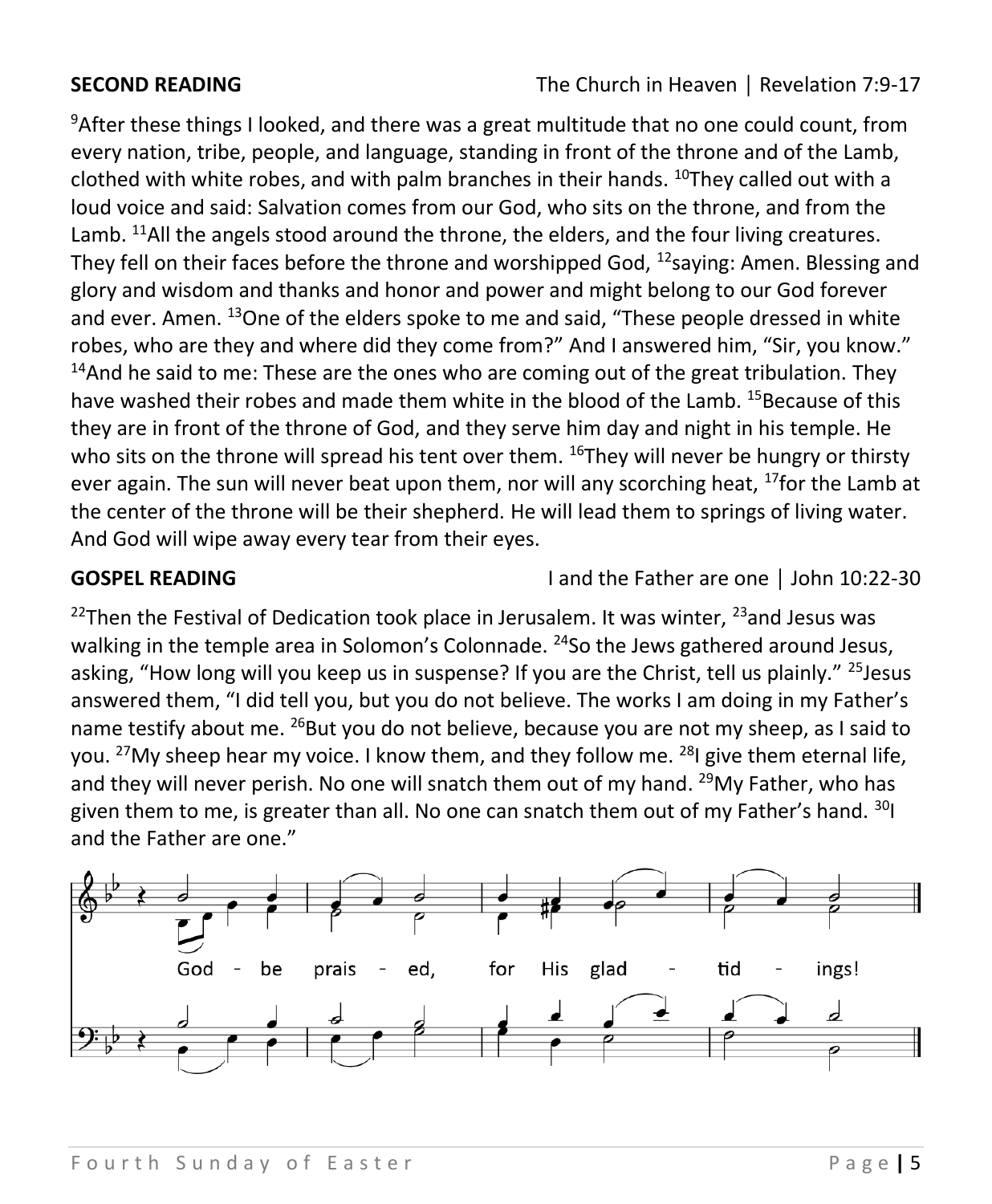#### **NICENE CREED**

I believe in one God, the Father Almighty, Maker of heaven and earth and of all things visible and invisible.

And in one Lord Jesus Christ, the only-begotten Son of God, begotten of His Father before all worlds, God of God, Light of Light, Very God of Very God, begotten, not made, being of one substance with the Father, by Whom all things were made; who for us men and for our salvation came down from heaven and was incarnate by the Holy Spirit of the Virgin Mary and was made man; and was crucified also for us under Pontius Pilate. He suffered and was buried; and the third day He rose again according to the Scriptures; and ascended into heaven, and is seated at the right hand of the Father; and He shall come again with glory to judge both the living and the dead; Whose kingdom shall have no end.

And I believe in the Holy Spirit, the Lord and Giver of life, Who proceeds from the Father and the Son, Who with the Father and the Son together is worshiped and glorified, Who spoke by the Prophets. And I believe one holy Christian and Apostolic Church. I acknowledge one Baptism for the remission of sins, and I look for the Resurrection of the dead and the Life of the world to come.



**SERMON** At Peace in Jesus' Arms │ John 10:27-30

**PRAYER OF THE CHURCH**

**OFFERING & FRIENDSHIP REGISTER**

**8:15 - OFFERING ENSEMBLE** Glorious Things of Thee are Spoken | Haydn

### **WE RECEIVE THE SACRAMENT**

*Visitors, please speak with one of our pastors before receiving the Sacrament with us. We welcome members of the ELS and WELS to join us at the Lord's Table.*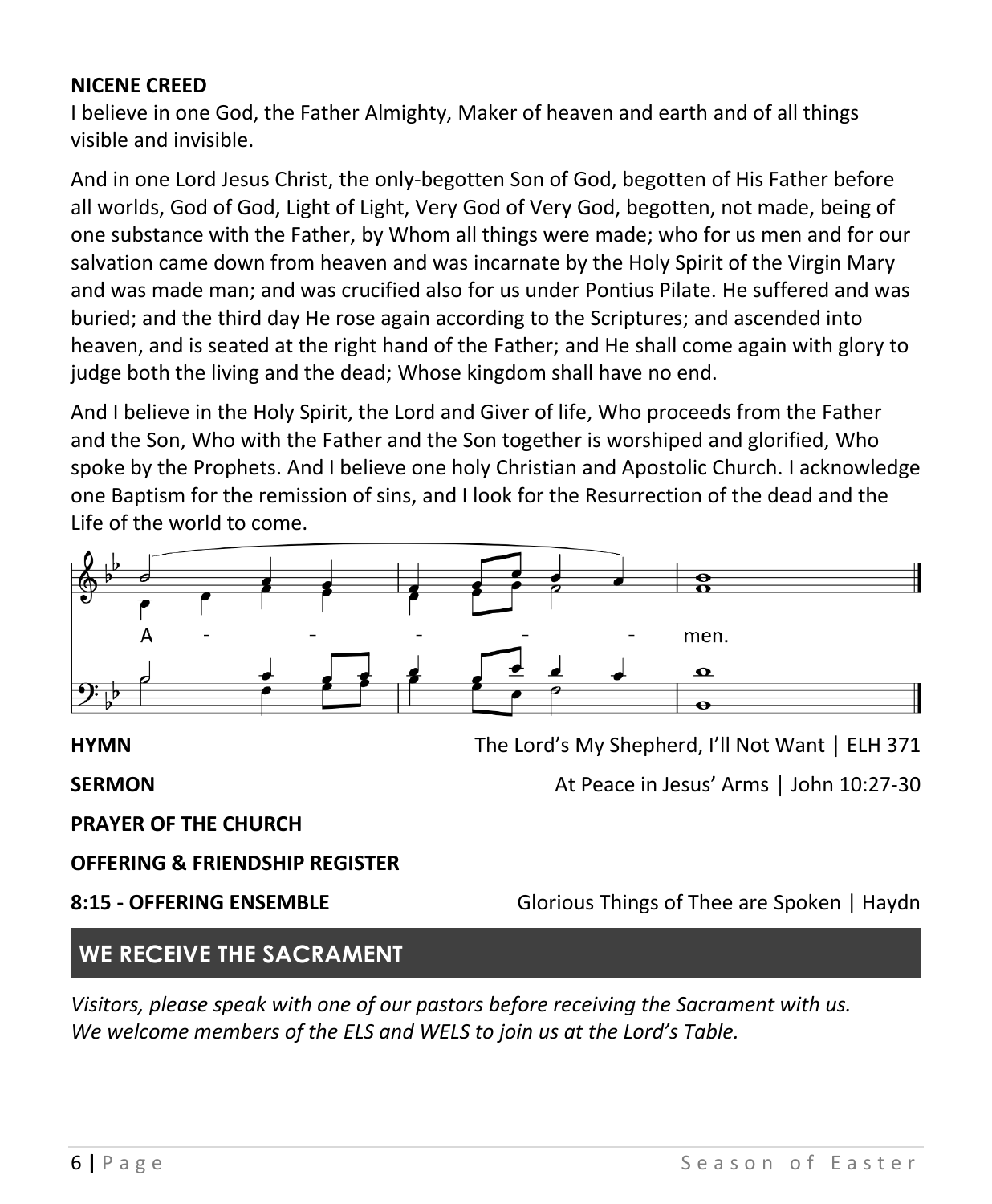#### **PREFACE**

The Lord be with you.



Lift up your hearts unto the Lord.





### **PROPER PREFACE**

It is truly good, right and salutary that we should at all times and in all places give thanks to You, holy Lord, almighty Father, everlasting God, but chiefly are we bound to praise You for the glorious resurrection of Your Son, Jesus Christ, our Lord; for He is the very Paschal Lamb, which was offered for us and has taken away the sins of the world. By His death He has destroyed death, and by His rising to life again He has restored to us everlasting life. Therefore with angels and archangels and with all the company of heaven we laud and magnify Your glorious name, evermore praising You and saying: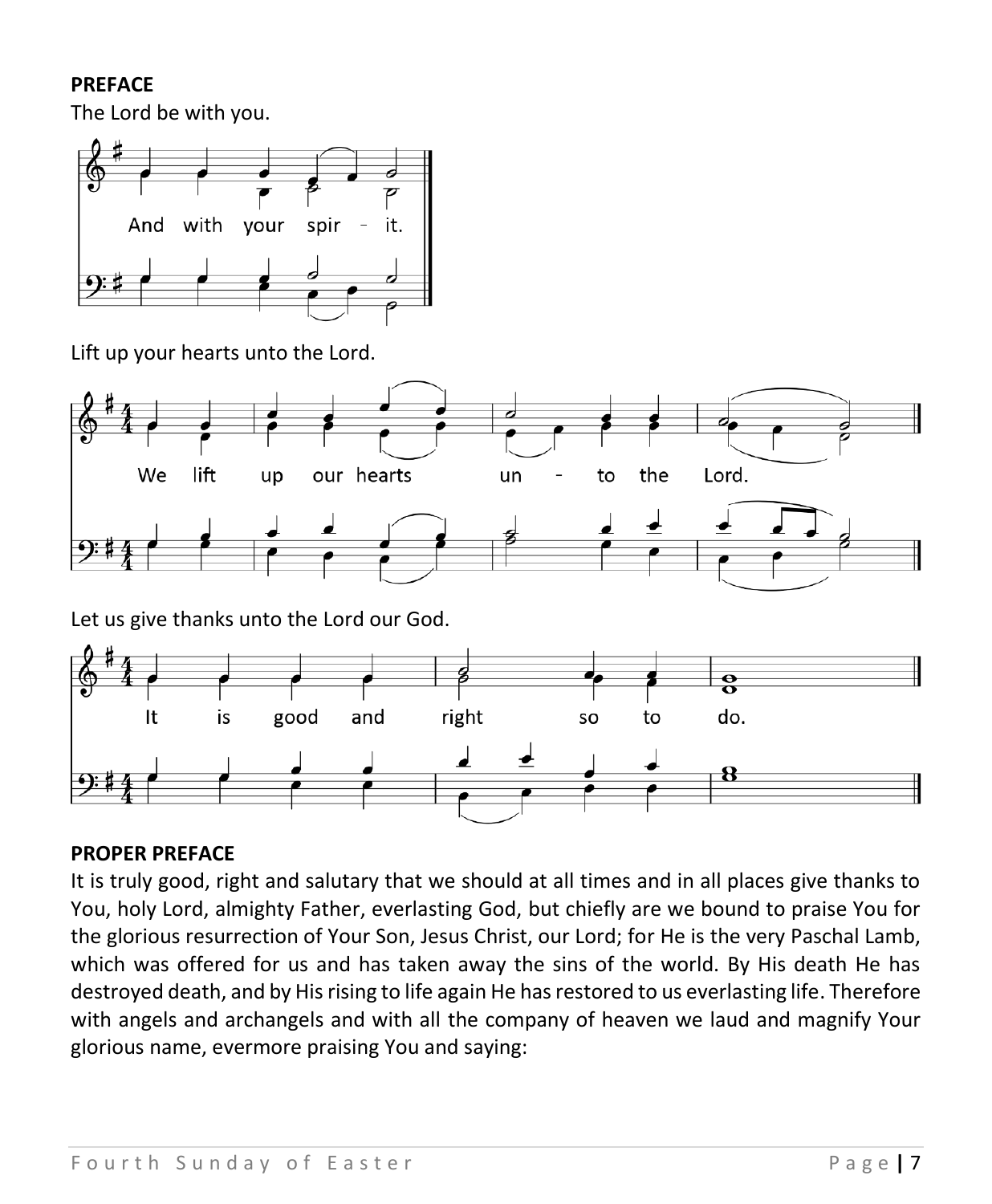**SANCTUS (HOLY, HOLY, HOLY)**



### **EXHORTATION**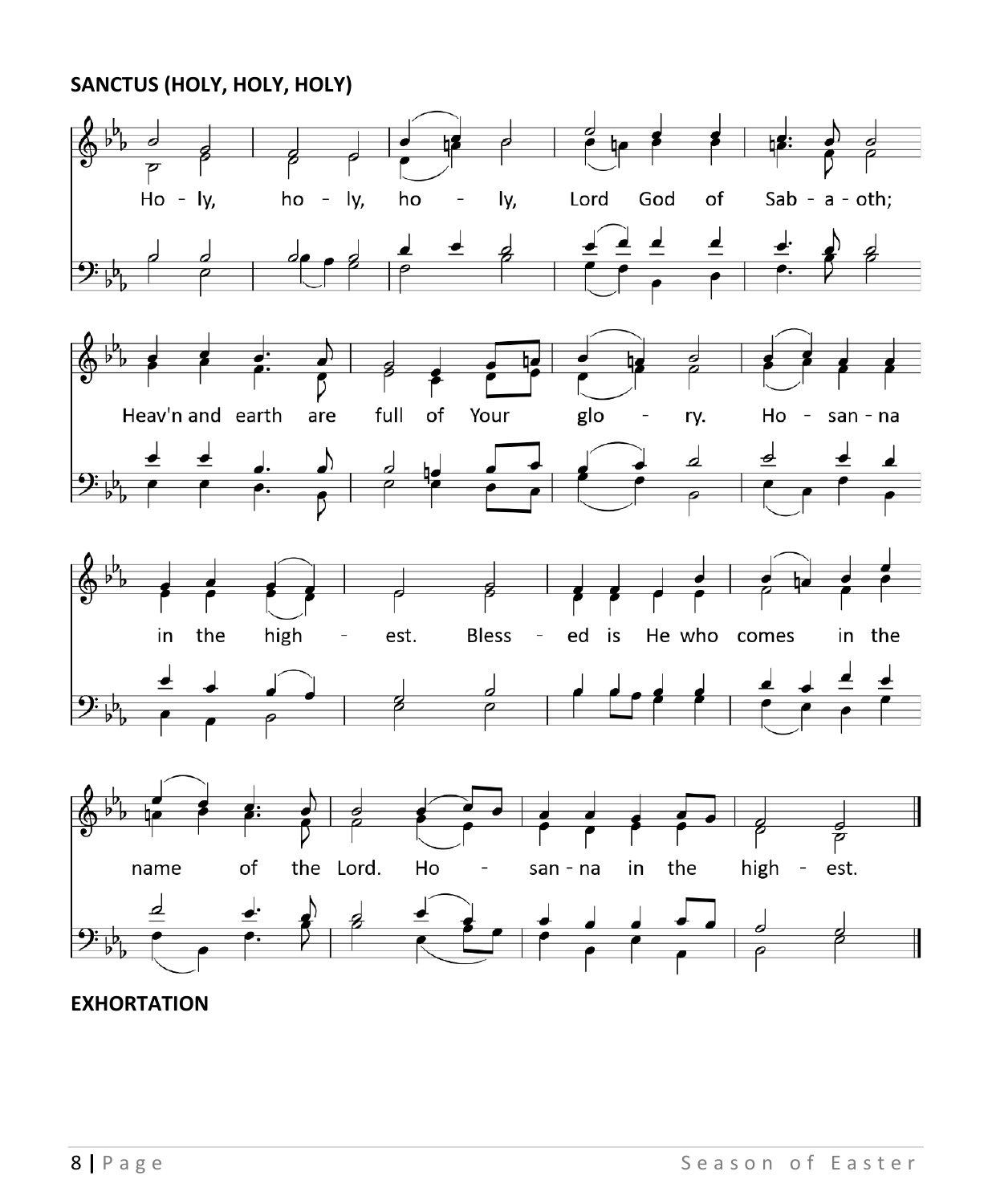### **LORD'S PRAYER (UNISON)**

Our Father who art in heaven, Hallowed be Thy name, Thy kingdom come, Thy will be done on earth as it is in heaven. Give us this day our daily bread; And forgive us our trespasses, as we forgive those who trespass against us; And lead us not into temptation, But deliver us from evil. For thine is the kingdom, and the power, and the glory, forever and ever.

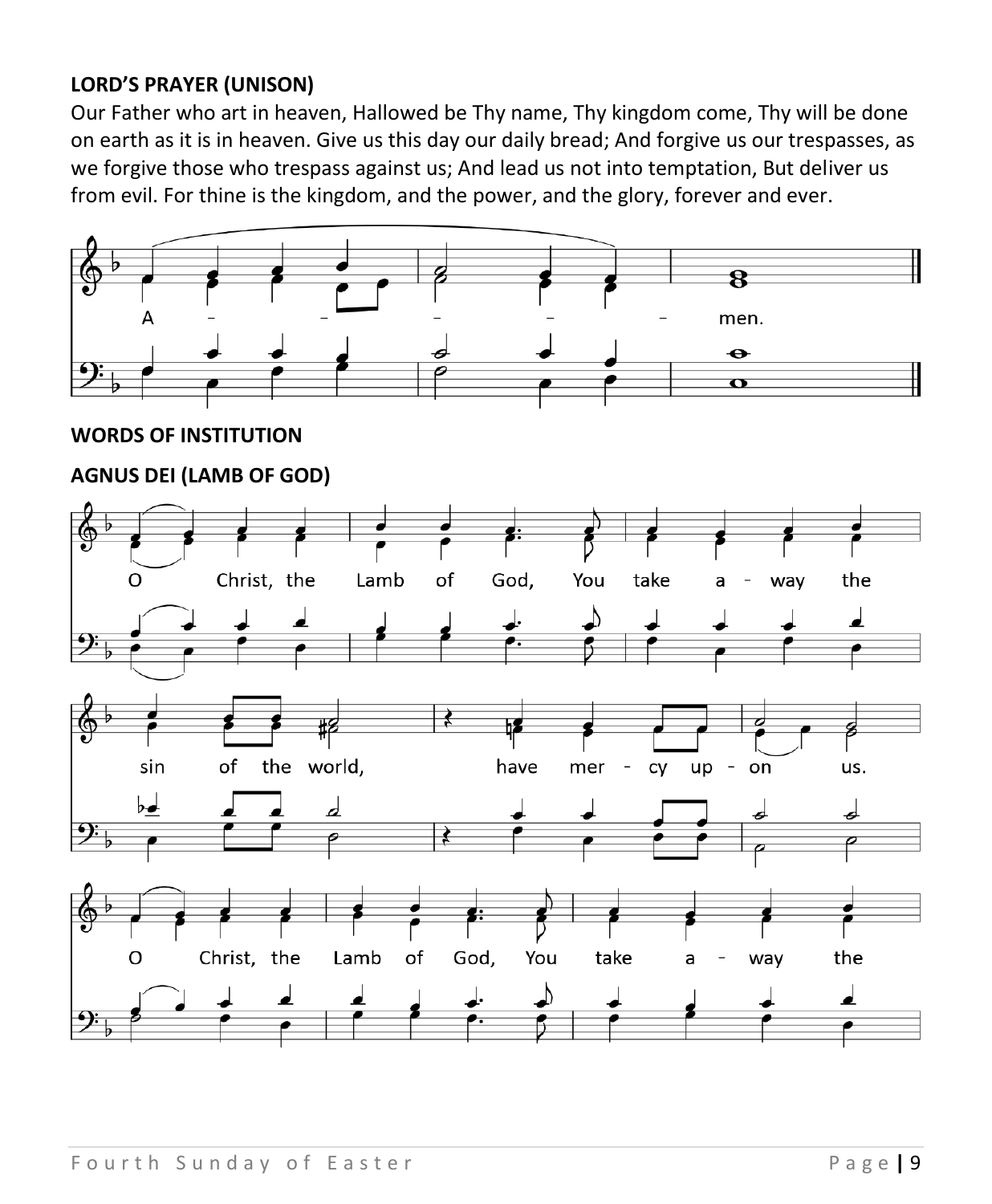

#### **DISTRIBUTION**

**DISTRIBUTION HYMN** Behold, a Host, Arrayed in White │ ELH 553 **ENSEMBLE ENSEMBLE ENSEMBLE ENSEMBLE ENSEMBLE ENSEMBLE ENSEMBLE ENSEMBLE ENSEMBLE DISTRIBUTION HYMNS** The King of Love My Shepherd Is | ELH 370 Jesus Sinners Doth Receive │ ELH 426

# **WE GIVE THANKS**

#### **PRAYER**

We thank you, Lord God Almighty, that You have refreshed us with these Your salutary gifts; and we beseech You of Your mercy, to strengthen us through the same in faith toward You, and in fervent love toward one another; through Jesus Christ, Your Son, our Lord.

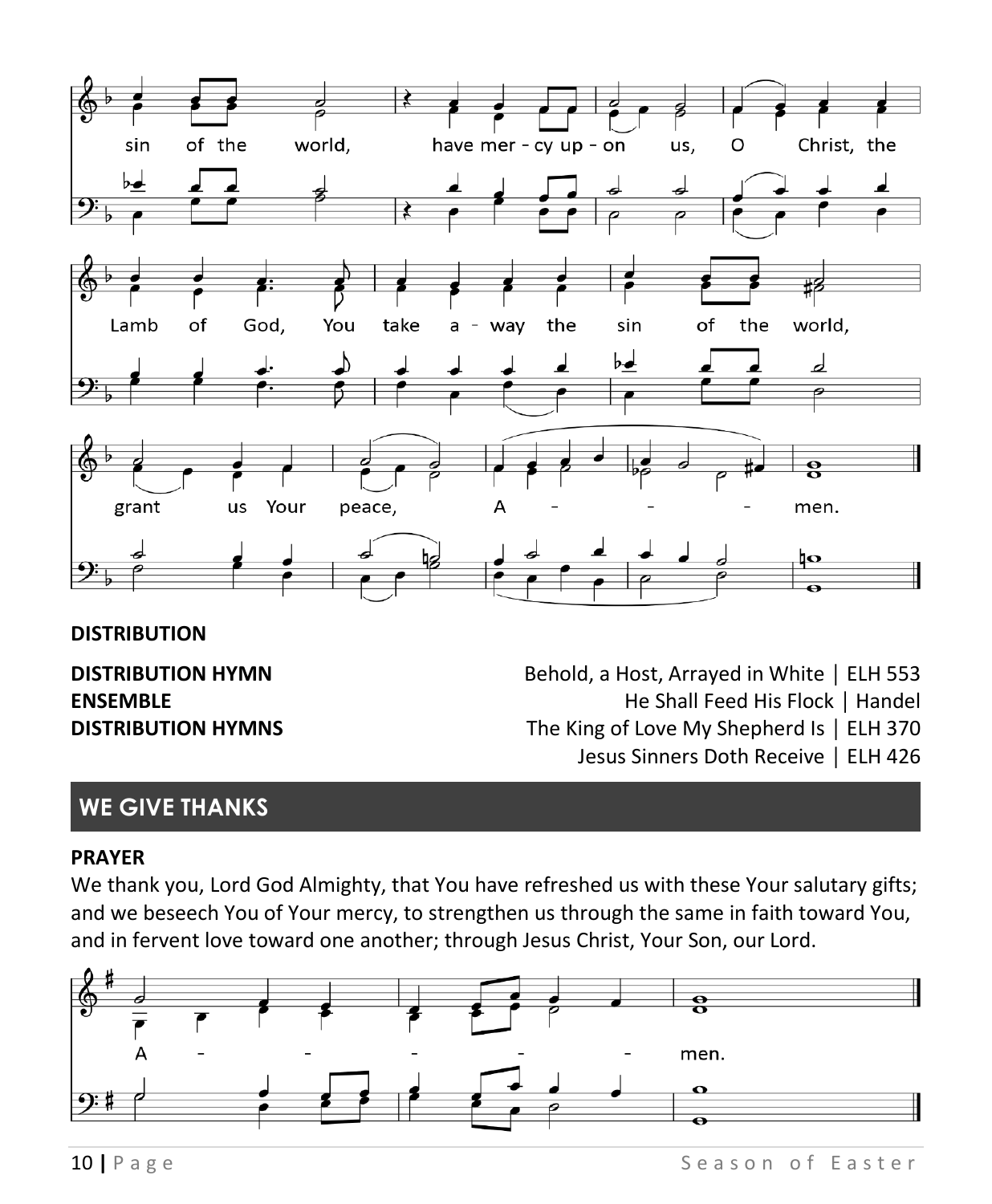#### **BENEDICTION**

The Lord bless you and keep you.

The Lord make His face shine upon you and be gracious unto you.

The Lord lift up his countenance upon you and give you peace.



#### **PRAYER**

O Lord, we render unto You our heartfelt thanks that You have taught us what You would have us believe and do. Help us, O God, by Your Holy Spirit, for the sake of Jesus Christ, to keep Your Word in pure hearts, that we thereby may be strengthened in faith, perfected in holiness, and comforted in life and death. Amen.

# **WE THANK THOSE WHO SERVE**

| Ensemble                    | Katie Hartwig & Rachel Kerkow   Vocalists |
|-----------------------------|-------------------------------------------|
|                             | Lexi Fosburgh   Accompanist               |
| Prelude/Offering Ensemble   | Mother's Day Brass Trio                   |
| Pianist                     | Lexi Fosburgh                             |
| <b>Communion Assistants</b> | Craig Ferkenstad                          |
|                             | <b>Greg Vandermause</b>                   |
| <b>Ushers</b>               | Dave Kammerer & Zach Kammerer             |
|                             | Lucas Fricke & Chris Harstad              |
| Refreshments                | Peace Group 5                             |
|                             |                                           |

**HYMN** I Am Jesus' Little Lamb | ELH 177